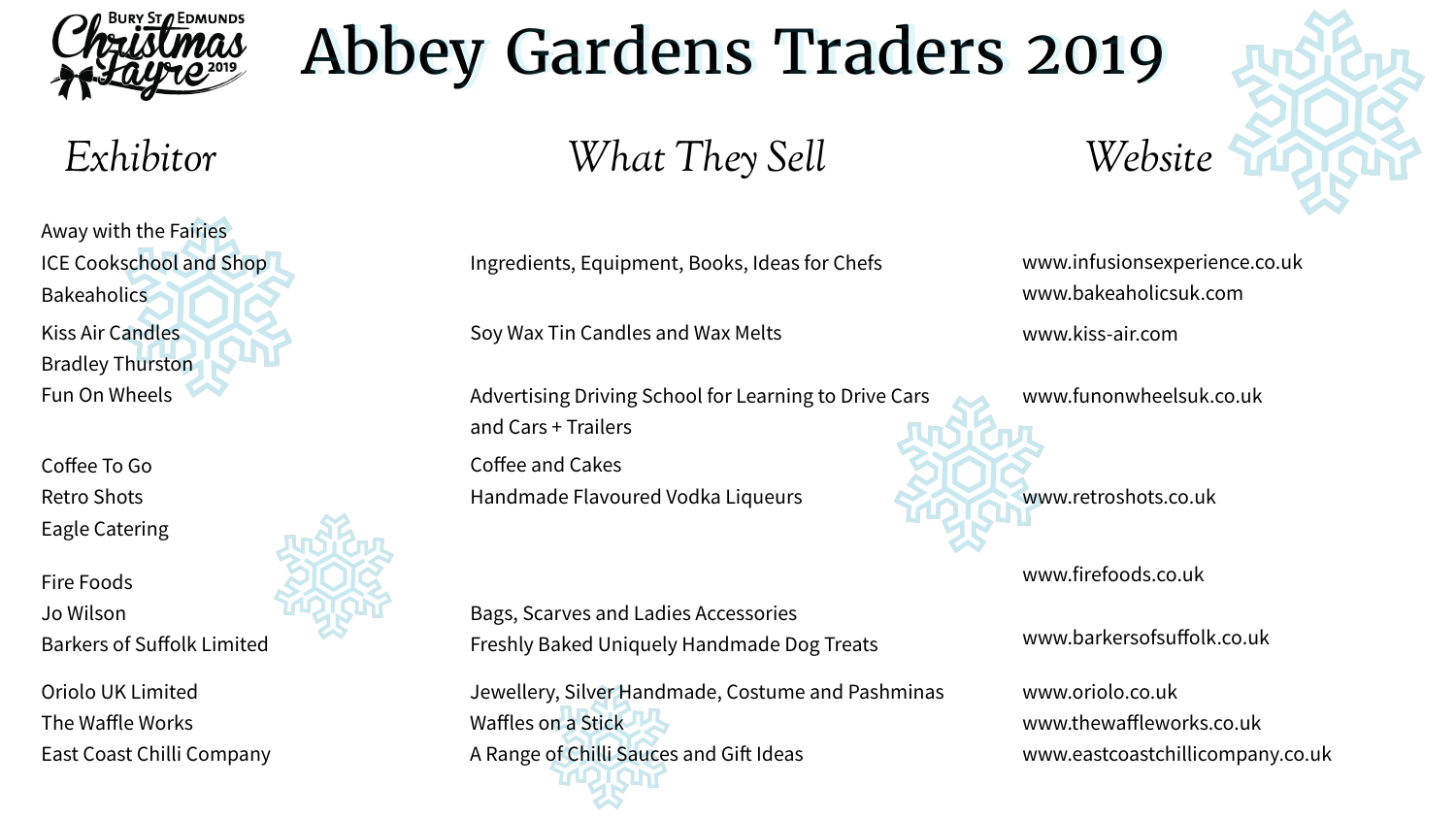Tin Can Models

Rustic Rudolph

Unique Range of Handmade Fairly Traded Models of Cars, Bikes Planes etc.

www.tincanmodels.com

English Spirit Distillery Hordiy Ltd

www.facebook.com/rudolph4u www.englishspiritdistillery.com

Handcrafed English Spirits and Liqueurs Handmade Glass Christmas Decorations and Other Festive Glass Products

Mark Russell Leather The Vintage Comic Shop Ltd Shepherds Hut Catering Co Suzy's Fashions The Carnival Commitee Nibble Nose Cheese

Kitchenware and Christmas Gifts/Decorations Hillyards of Oundle Christmas Wreaths and Decorations

Leather Goods Including Bags, Belts and Wallets Vintage Comics www.vintagecomicart.co.uk

Farr Brew Ltd

Flavoured Cheddar Cheese Truckles, Oatcakes, Chutney, Gift Boxes Beer (Real Ale)

www.nibblenose.co.uk

www.farrbrew.com

Baytree Pizza Ltd The Vintage Tool Company Swiss Club

Wood Fired Pizza

Vintage Tools and Christmas Decorations

www.baytreepizza.co.uk



Wild Game Meat Salvation Army Charity Stall Bakes of Suffolk

Cold Smoked Meat, Jerky, Hot Smoked Sausages

Tea, Cakes and Mulled Cider www.bakesofsuffolk.com

- 
-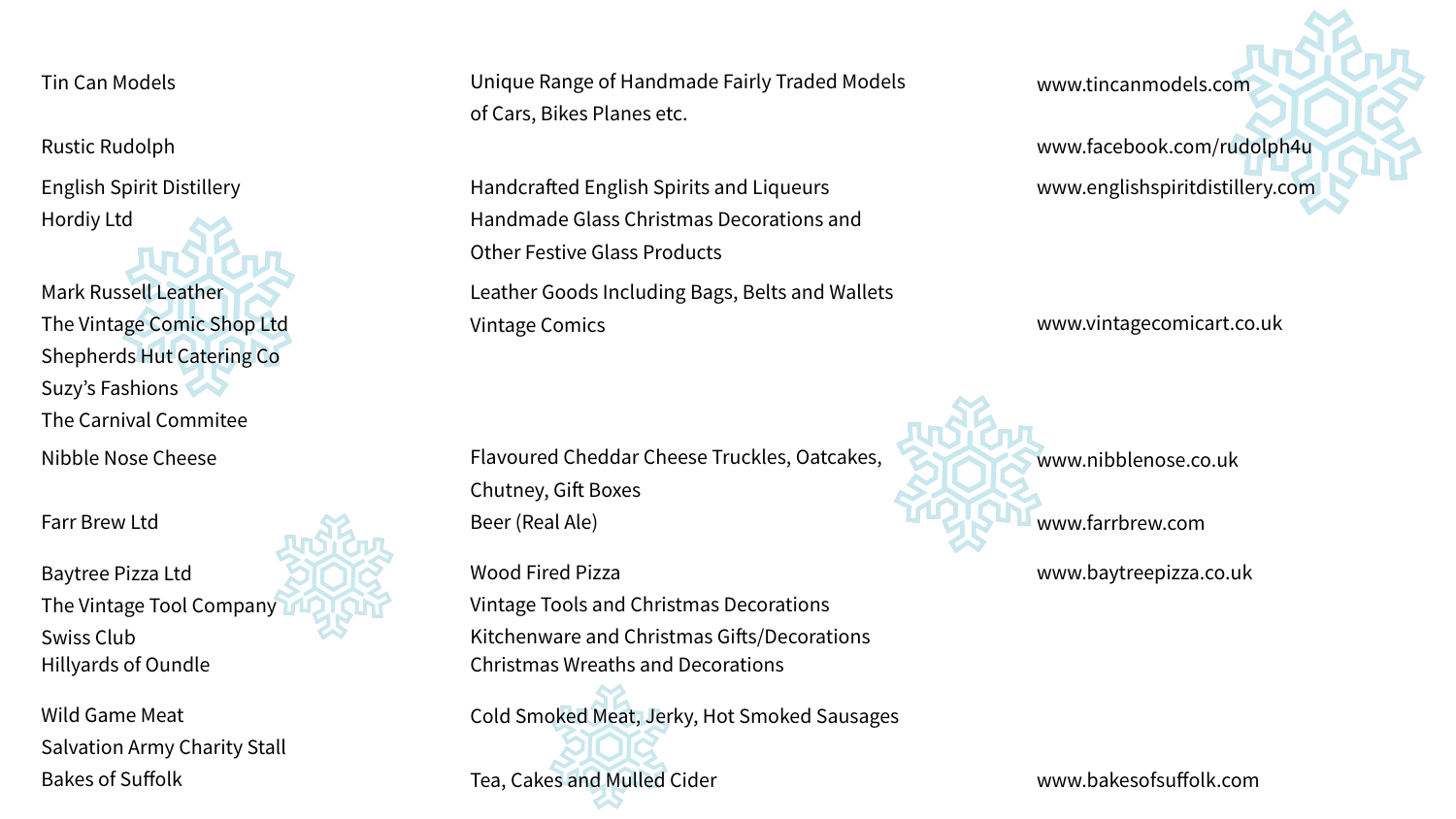Patio and Terrace The Branch Yum Yum Tree Fudge Ltd.

Direct Beers Heaven & Earth UK Hedgerows Cordials

Decorative and Quirky Garden Sundries Hand Crafted Wooden Jewellery Luxury Homemade Fudge - Gluten Free A Selection of Funny Novelty Beers

> www.laficrafts.com www.littlespring.co.uk www.churrosole.co.uk

Delicious Exciting and Award Winning Cordials. Mulled Wine.

Lafi Crafts Little Spring Churros Ole Oscar Plants RAFA Charity Stall Grass Pets

www.patioandterrace.co.uk www.the-branch.co.uk www.yumyumtreefudge.com

www.heavenandearth.com www.hedgerowcordials.co.uk

Grass Pets - Handmade Animal Shapes, Water and Watch Hair Grow

> www.acornforge.co.uk www.winbirri.com www.tudorbakehouse.co.uk

Sculptures Made From Recycled Materials Locally Produced Wines Traditional Stollen, Christmas Cakes, Biscuits and Warm Mince Pies

Acorn Forge Winbirri Vineyards The Tudor Bakehouse

Archangel Distilleries Reade Caterers Ceramika

Selection of Artisan Gins

A Collection of Spanish Pottery and Cookware

www.readecaterers.co.uk www.ceramika.uk.com



www.oscarplants.com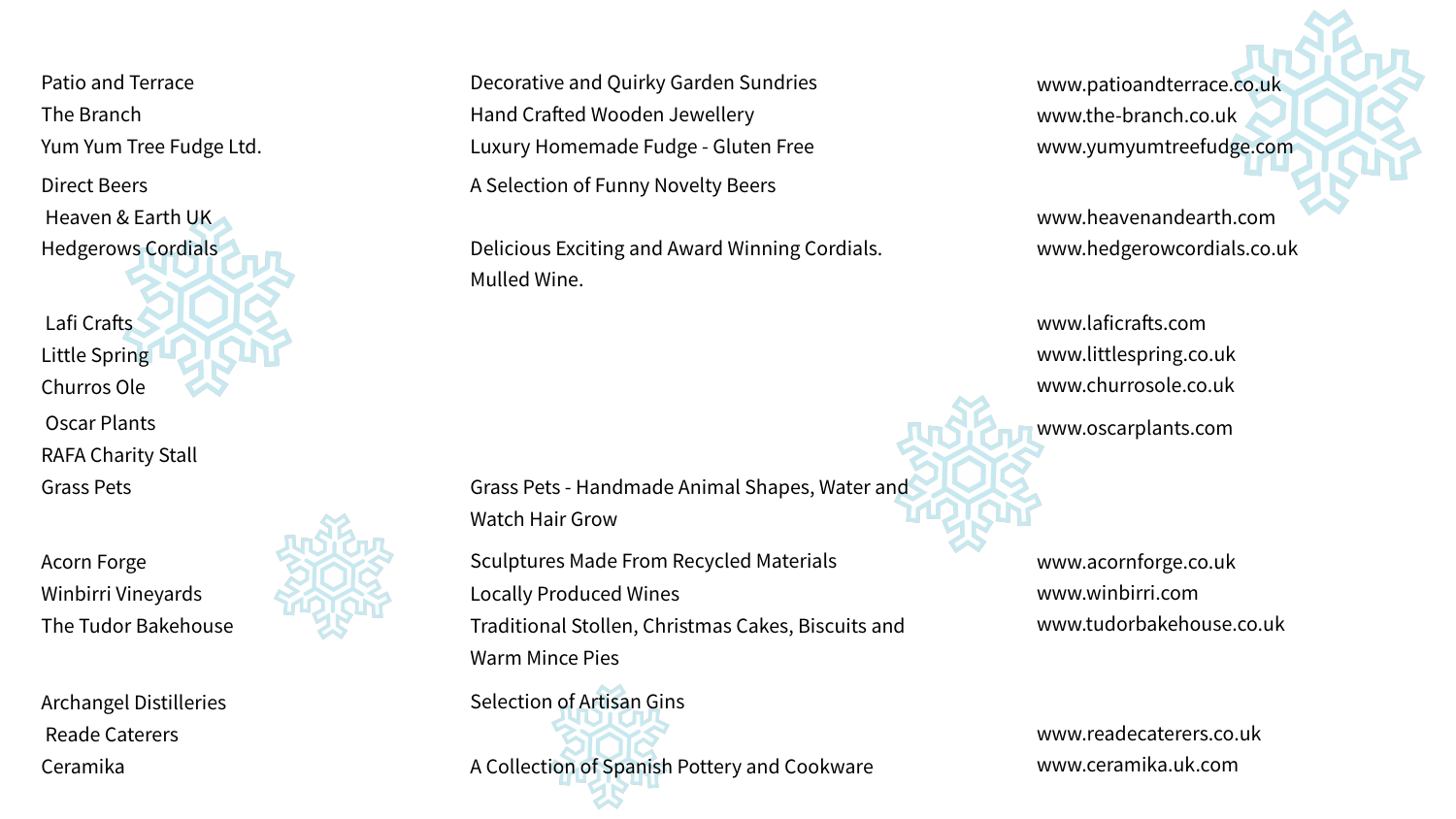Charmax Designs The Duck Truck Co Ltd Hadley's Dairy Products Ltd

www.theducktruck.co.uk www.handmadebyhadleys.co.uk

www.thecraftyfoxes.co.uk

Handicrafts from Indonesia including Wood Carvings and Animal Figures



Fair Trade Indian Rugs, Blankets, Ladies Cloche Hats, Men's Hats

Rjones Trading

Promotion of RSPB Giving Nature a Home Campaign, and Membership as a Christmas Gif www.rspb.org.uk

Suffolk Wildlife Trust

Ely Fudge Company

Nature Table

Handcrafed Fudge in a Variety of Modern Flavours

www.suffolkwildlifetrust.org





Suffolk Event Catering

Richard Burnett The English Whisky Co



Home and Garden Accessories and Gifts Speciality Duck Caterer Homemade Hot Chocolate, Marshmallows, Cookies, Hot Chocolate Gifts

Hot Food Concessions. Pork, Turkey, Chilli, Sausages,

Burgers

Whisky and Liqueur for Sale and as a Taster www.englishwhisky.co.uk

Make Your Own Craft Kits and Vintage Home Made Gifts